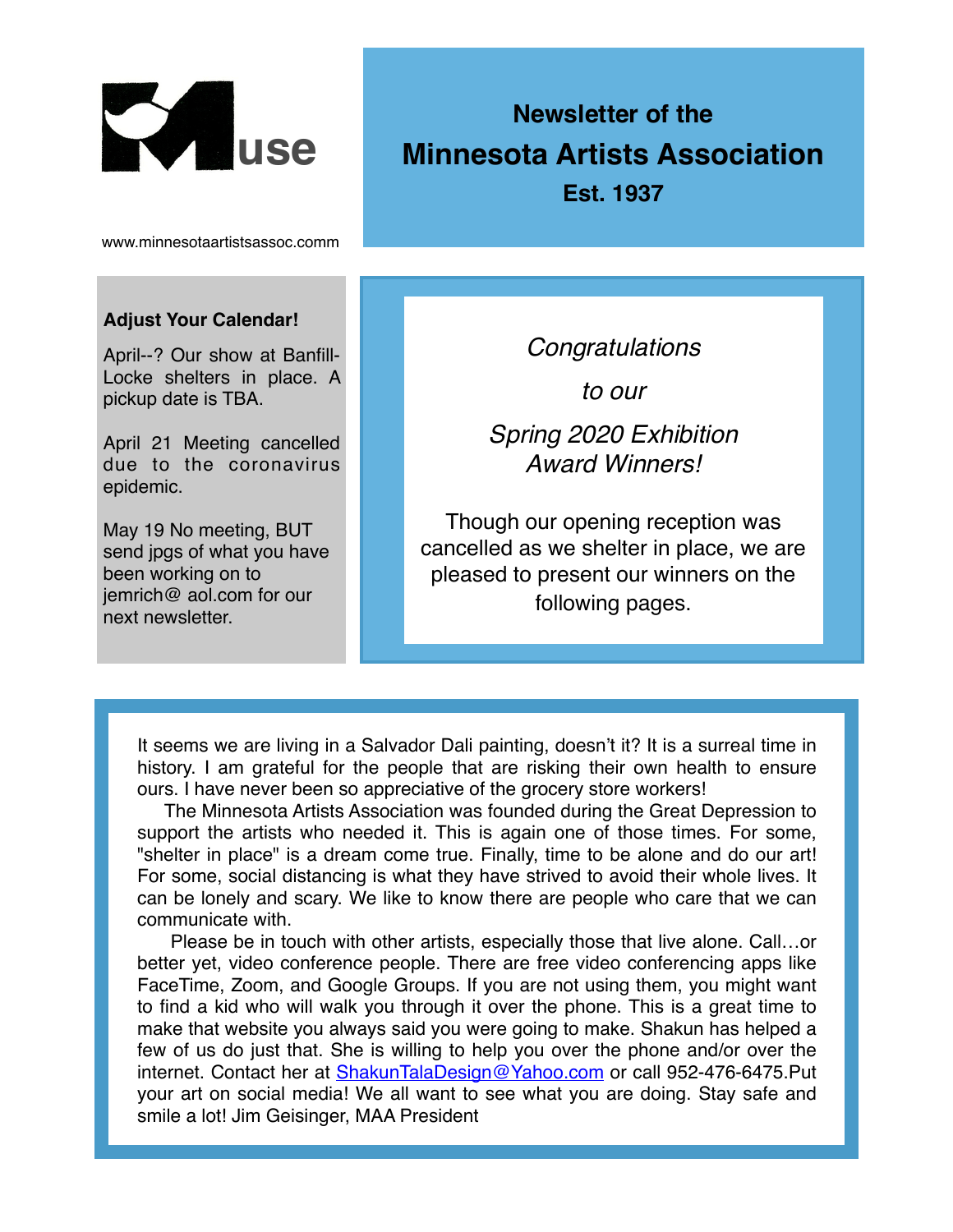MAA Spring 2020 Show Awards with Judge's Comments by Abby Kosberg, Executive Director of Banfill-Locke Center for the Arts



Award of Excellence

JuliAnne Jonker, *Courage to Survive*, oil and silver leaf on panel, \$3,800

The detail in this work is fantastic and I was immediately drawn in by the sharp precision of the artist's brush strokes. But what really made this work stand out to me was the addition of the silver leaf. By creating an almost mirror in the image, it brought me into the physical painting, creating an instant bond with me and the woman in the painting.



Sandy Parnell, *The Art of the Game,* assemblage, \$135

As a collage historian by trade, I'm always drawn immediately to collage and assemblage. But this work really stood out to me because of its playful use of color and shape. The reiteration of the Mahjong tile shape through the encompassing boxes and the reiteration of the tile colors with the Backgammon board that carries through to each box border makes the viewer's eye playfully bounce back and forth, keeping the viewer engrossed in the work.





Award of Excellence

Art Weeks, *Winter Farm Stubble*, Pastel, \$650

The colors and detail in this work are exquisite. Every line is perfectly worked into the composition. I was particularly struck by the use of purples in the field and their sharp contrast with the yellows in the horizon. I pay a lot of attention to the working (or overworking) of a piece, and this one walks that balance perfectly where each detail is worked with absolute precision.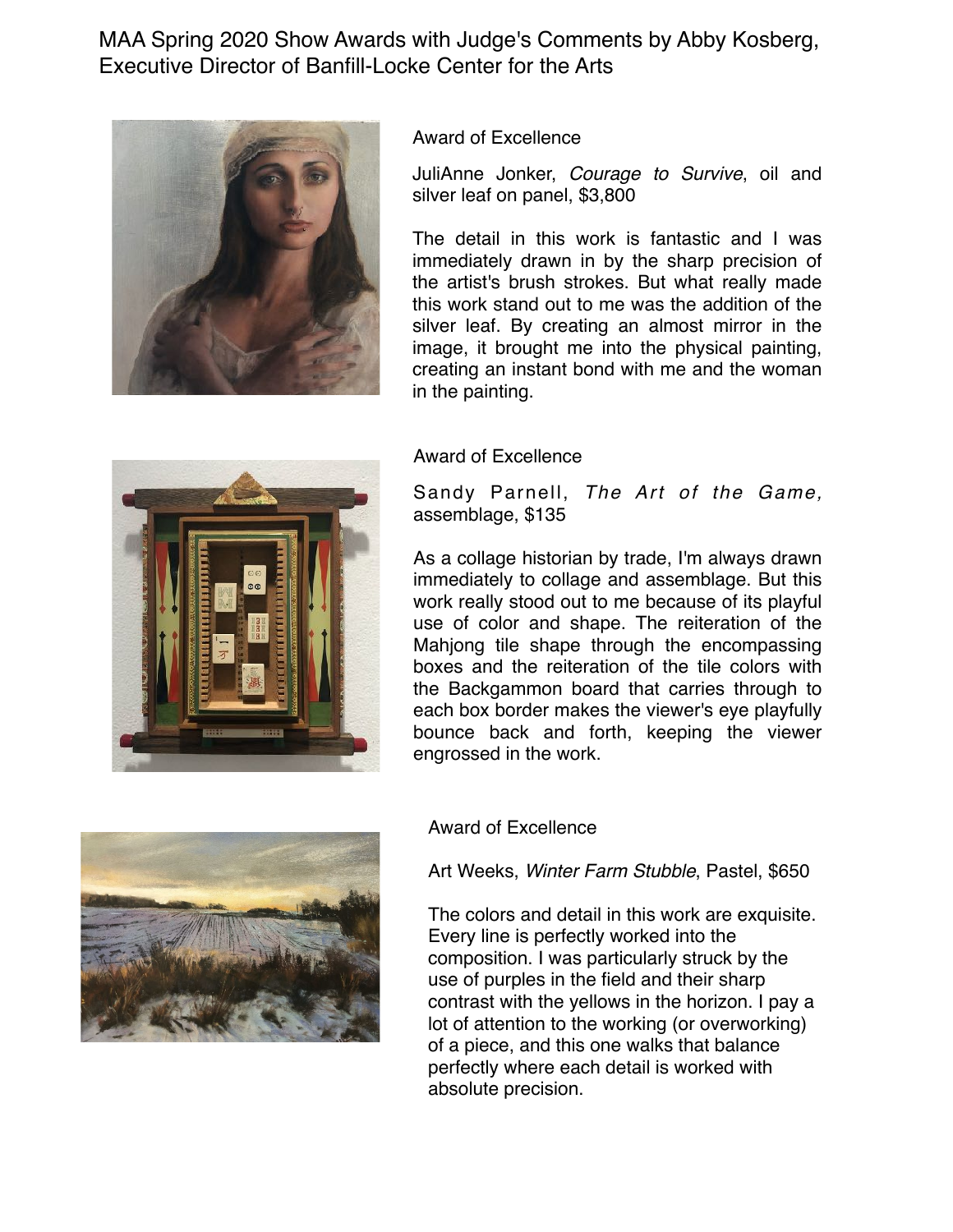

### Award of Merit

Richard Mittelstadt, *Spinning Out of Control*, acrylic, \$645

The colors in this painting are so stark and so beautifully planned out. Oranges, yellows, and purples are direct contrasts, but somehow in this painting they are transitioned so well into one another that my eye was pulled (or maybe more accurately spun) around the canvas, processing the color gradients while being totally engrossed in the painting. I was particularly taken by the seamless incorporation of the royal purple frame; it becomes a part of the painting rather than serving as a border to the work.



Kat Corrigan, *Forest Resident,* acrylic on black gessoed canvas, \$1232

I was immediately held captive by the deer's gaze in this painting. I noticed the faint pencil marks across the canvas, which to me seemed to be a direct line back to the artist's hand. But then, when I let my eyes wander across the canvas I was held longer by the clear artist's mark on the canvas. Every brush stroke is so purposeful--not one stroke is overworked.

Award of Merit

Greg Lecker, Gathering of Old Friends, oil on panel, \$695

I was immediately struck by the brush strokes in this work. They are thick and fluffy, giving texture and life to the painting. I was particularly struck by the highlights on the cars; the yellow-white pops out into space physically, but is just as pronounced through the stark contrast in color.



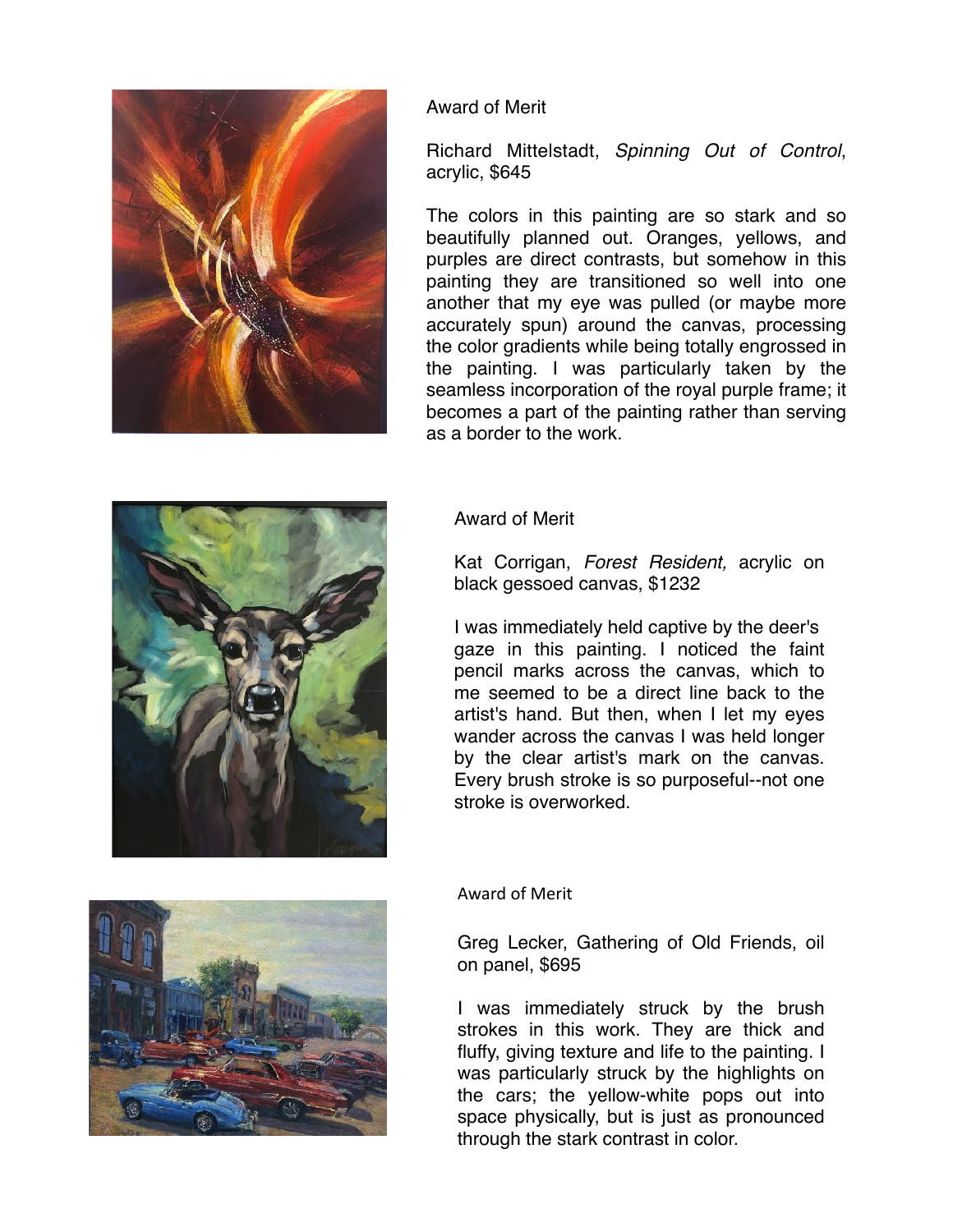





Emmy White, Wayward Design, acrylic, \$300

The painting immediately put a smile on my face! I love the whimsical design, the attention to linework, the use of layering, and especially the visible mark of the artist's brush strokes. It's also in a perfect frame for the design, showing a beautiful attention to detail and great craftsmanship.

### Honorable Mention

Wayne Sisel, *Configuration*, watercolor, \$500

 I was immediately drawn to the coloring and layers in this work. I appreciate that the artist used different layers of paper and canvas in order to give depth to what appears to be a purposefully flattened design of this landscape.



#### Honorable Mention

Peter Freeman, *Mini Golden Inn (Near and Far Series)*, photograph, \$150

In this photograph, perspective is everything! It's a perfect example of three point linear perspective, just as the Renaissance masters so carefully mapped out. The image comes alive through the coloring and the painterly printing of the photograph.